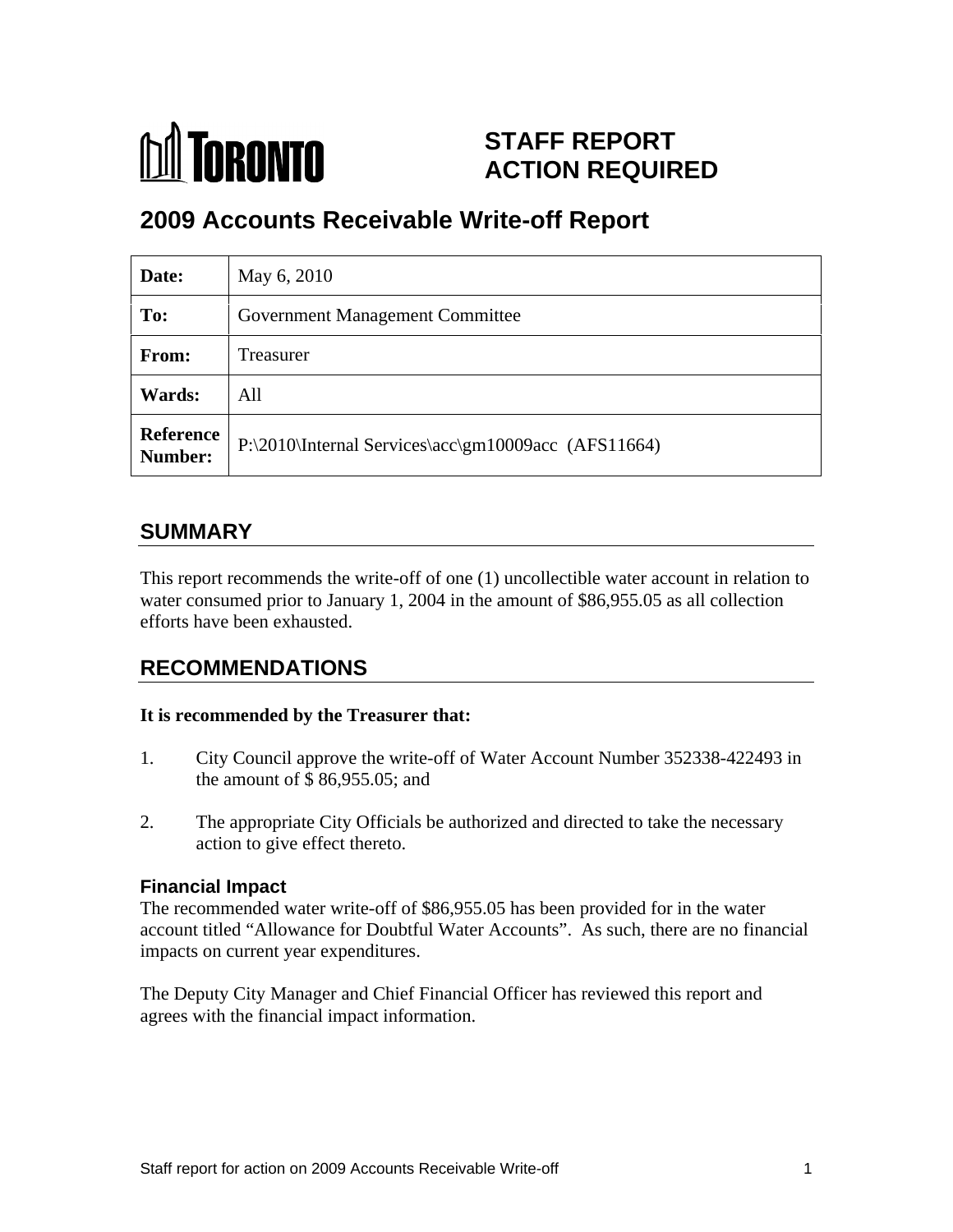## **DECISION HISTORY**

On an annual basis, the Treasurer presents a report to Council to seek approval for the write-off of uncollectible amounts in accordance with the provision of the Financial Control By-law. The Financial Control By-law, as amended by Council on December 13, 2007, states that: "Write-offs of amounts owing to the City in excess of \$50,000 must be approved by Council except for tax reductions as a result of a successful appeal of assessment or taxes by a taxpayer".

The Treasurer has the authority "to write off outstanding amounts owing to the City as uncollectible, if the amount is not more than \$50,000 and is not an amount raised as taxation or deemed to be taxes, except for items added to the tax bills for collection purposes only and not as a result of a tax or assessment appeal".

Following are the links to the Chapter 71 of the Toronto Municipal Code, Financial Control and the 2008 Accounts Receivable Write-off Report: [http://www.toronto.ca/legdocs/municode/1184\\_071.pdf](http://www.toronto.ca/legdocs/municode/1184_071.pdf) <http://www.toronto.ca/legdocs/mmis/2009/gm/reports/2009-09-17-gm24-cr.htm#GM24.3>

## **ISSUE BACKGROUND**

#### Water Account Receivables

For water consumed prior to January 1, 2004, only the principal consumer of the water can be made to pay for the utility's use. As such, payment of water charges associated with tenanted properties effectively becomes the sole responsibility of the tenant. In situations where internal collectors are unsuccessful at recovering tenant-incurred water arrears (for water consumed prior to January 1, 2004), the account is issued to an external collection agency for "skip trace" investigation, the goal of which is to locate the consumer and to secure payment of the outstanding amount. Furthermore, "Demand Letters" may be mailed by Legal Services and in the case of a bankruptcy, a "Proof of Claim" form is mailed to the Trustee in Bankruptcy. Only after all collection efforts have been exhausted is an account recommended for write-off.

The enactment of the *Municipal Act, 2001* in January 2003 (now continued under the *City of Toronto Act*) restored a municipality's ability to hold the property owner ultimately responsible for water charges provided that the Council of a municipality enacts a by-law establishing that property owners are responsible for all water-related charges and/or fees. At its meeting held on July 22, 23 and 24, 2003, Council approved a harmonized water collection policy/strategy holding property owners financially responsible for all water related charges incurred on their property regardless of the consumer, effective January 1, 2004, and authorizing the adding of unpaid water balances to the corresponding property tax account (re: Administration Committee Report No. 7, Clause 6 "Administration and Collection of Water Accounts"). To view the Council decision follow the link: <http://www.toronto.ca/legdocs/2003/agendas/council/cc030722/adm7rpt/cl006.pdf>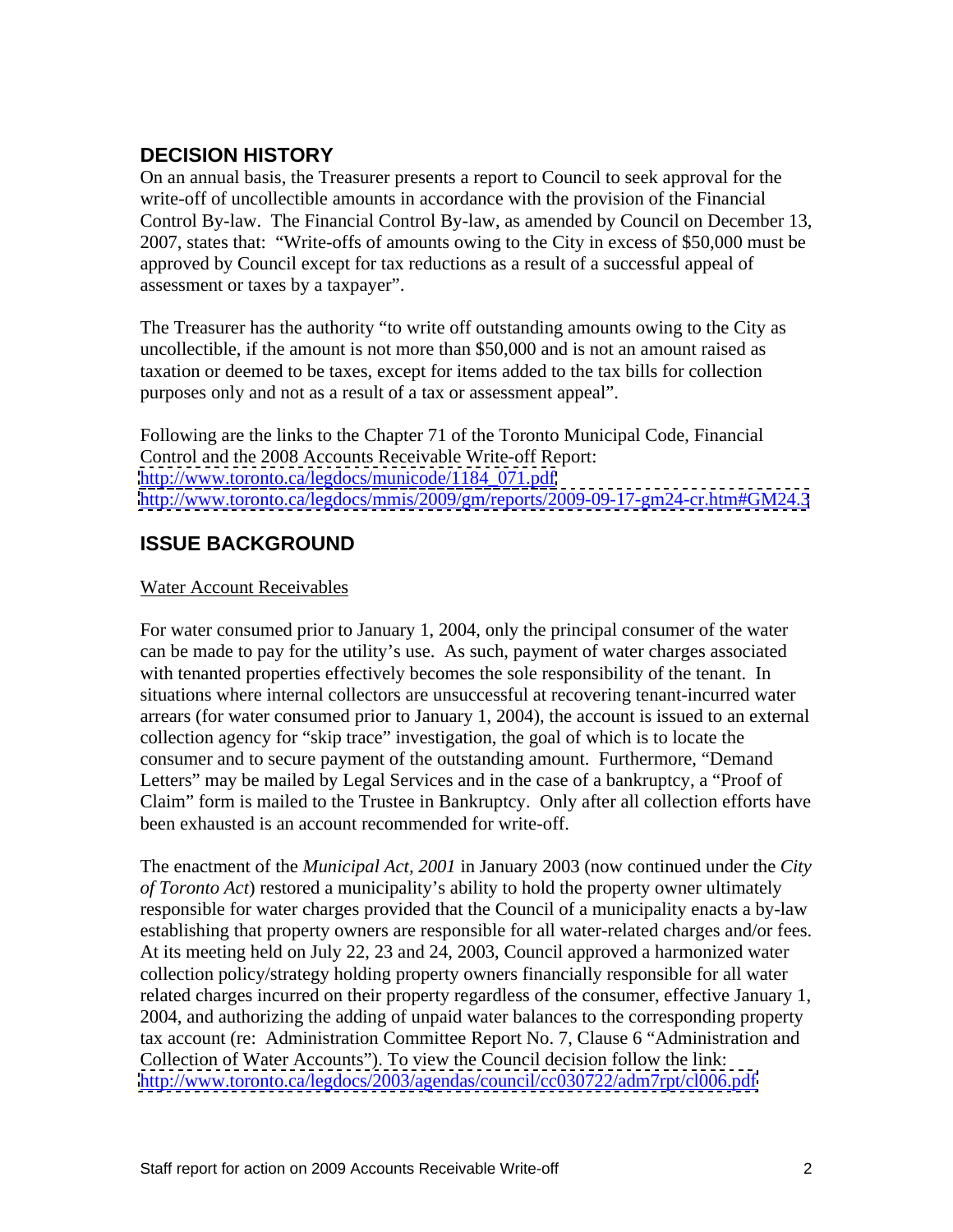Ontario Regulation No. 440/02 identifies fees or charges associated with the supply of water as having "priority lien status", such that when added to a property tax account because of payment default, these fees/charges form a special lien on the property in the same manner as taxes.

By holding property owners financially responsible for all water-related charges effective January 1, 2004, it is expected that once the older outstanding water arrears (i.e. arrears related to water consumed prior to January 1, 2004) have been dealt with, the new collection policy will reduce the need for water write-offs and will reduce collection costs incurred by the City.

#### Corporate Accounts Receivable

All City divisions are required to review their outstanding receivables on a regular basis and establish appropriate allowances for non-collection on all accounts where collection is considered doubtful. The Accounting Services Division reviews these provisions annually for adequacy and recommends adjustments where appropriate.

All amounts over \$1,000 are forwarded to Legal Services for collection action which may include litigation or small claims court action. Legal may recommend settlement based on the information available. Amounts under \$1,000 are sent to the two collection agencies. Once all collection efforts have been exhausted, and senior management staff, Legal Services and/or City contracted Collection Agencies have deemed the amounts to be uncollectible, a write off request is initiated and the required approvals are obtained.

## **COMMENTS**

One (1) water account identified in Table 1 (below) in the amount of \$86,955.05 is recommended for write-off as uncollectible and represents water consumed prior to January 1, 2004.

|               | rabie r.<br>$\sim$ water Account Recommended For write-off |                          |                        |                |  |
|---------------|------------------------------------------------------------|--------------------------|------------------------|----------------|--|
|               | Ward   Water Account                                       | <b>Water Customer</b>    | Water Service Address  | <b>Account</b> |  |
|               |                                                            |                          |                        | <b>Balance</b> |  |
| $\cup$ $\cup$ | $12493 - 35222$                                            | Queens Retirement Centre | 1238 Queen Street East | \$86,955.05    |  |

Table 1: Water Account Recommended For Write-off

The outstanding water arrears in the amount of \$86,955.05 for the premises located at 1238 Queen Street East were billed and consumed by the Queens Retirement Centre between December 1999 and February 2004. Revenue Services attempted to collect the outstanding receivable by mailing numerous notices, telephone calls and assigning the account to an external collection agency. All attempts were unsuccessful.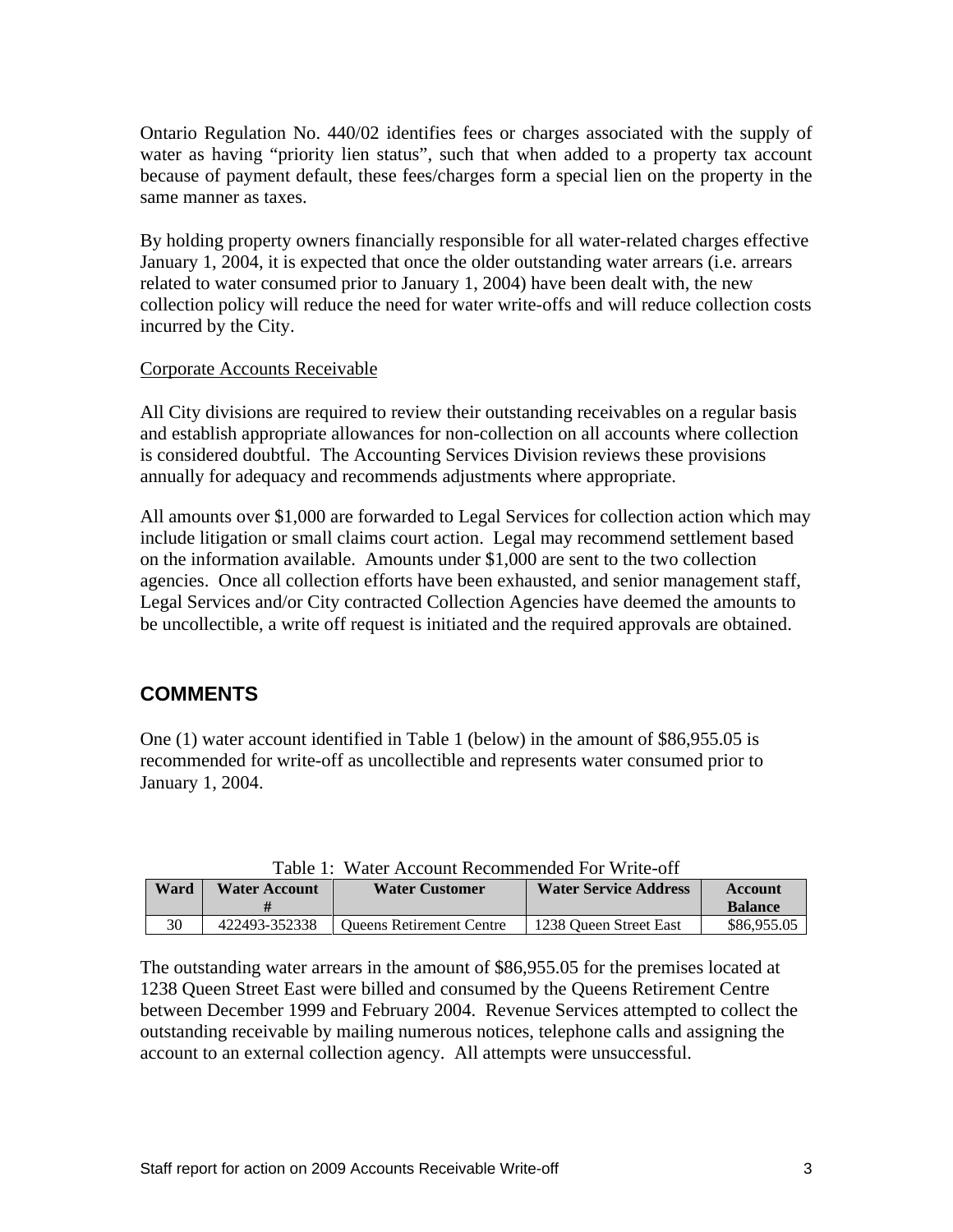On November 14, 2002, Queens Retirement Centre filed for bankruptcy in accordance with the *Bankruptcies & Insolvencies Act*. The court appointed Trustee made four (4) payments towards a portion of water charges for a total of approximately \$25,000.00. However the remaining balance cannot be secured against the title of the property given the bankruptcy filing, and as such, is deemed to be uncollectible.

#### Treasurer's Write-offs

In 2009, the Treasurer approved the write off of individual non-water accounts receivable balances of \$50,000 or less that totalled \$684,038.96 (2008 - \$823,439.06). The Treasurer did not approve the write off of any water accounts under \$50,000 in 2009.

The 2009 amount of \$684,038.96 is made up primarily of Parks, Forestry and Recreation (PFR), Transportation Services and Toronto Water.

PFR initiated a project in October 2007 to review and clean up all outstanding receivable balances since amalgamation. As part of that review, PFR recommended to the Treasurer that \$270,792.53 of outstanding receivable balances pertaining to 1,001 accounts for 2002 to 2007. These accounts are largely comprised of balances greater than \$100 but less than \$1,000. All of the accounts being recommended for write-off are over the two year statute of limitation period with respect to collection. PFR Customer Service representatives made several attempts to contact the customers and pursue collection. Accounts were frozen in the CLASS System with an alert text instructing staff to collect the outstanding amount if any customer contacted the City. On a go forward basis, PFR has introduced measures to reduce the accounts receivables, which include installing point-of-sale machines enabling customers to pay at once, follow up of declined credit cards immediately after peak registration, regular review of outstanding balances and collection efforts through collection agencies.

Transportation Services had recommended that the Treasurer write off approximately \$88,092.64. The Division invoices third parties for repairs made to the Transportation infrastructure - poles, guide rails, traffic signals etc. - in the range of \$1.1 - \$1.4 million annually. This is as a result of motor vehicle accidents for which reports are obtained from Toronto Police Services to support the invoicing for the damages. Motor vehicle accident files over \$1,000 are forwarded to Legal Services for collection action which may include litigation or small claims court action. Legal may recommend settlement based on the information available. Amounts under \$1,000 are sent to the two collection agencies. These amounts were deemed uncollectible by the collection agency and Legal Services. A write-off request was initiated and the required approvals were obtained.

Toronto Water had recommended write-offs in the amount of \$205,975.26 for invoices relating to water sewer lines, damage to water mains and industrial waste agreements surcharges. Staff attempted to collect these unpaid invoices through various means (personal phone calls to customers, sending reminder notices, etc.). When these collection attempts failed, the accounts were forwarded to Accounting Services to be included with the list of accounts to be forwarded to the collection agency or to Legal